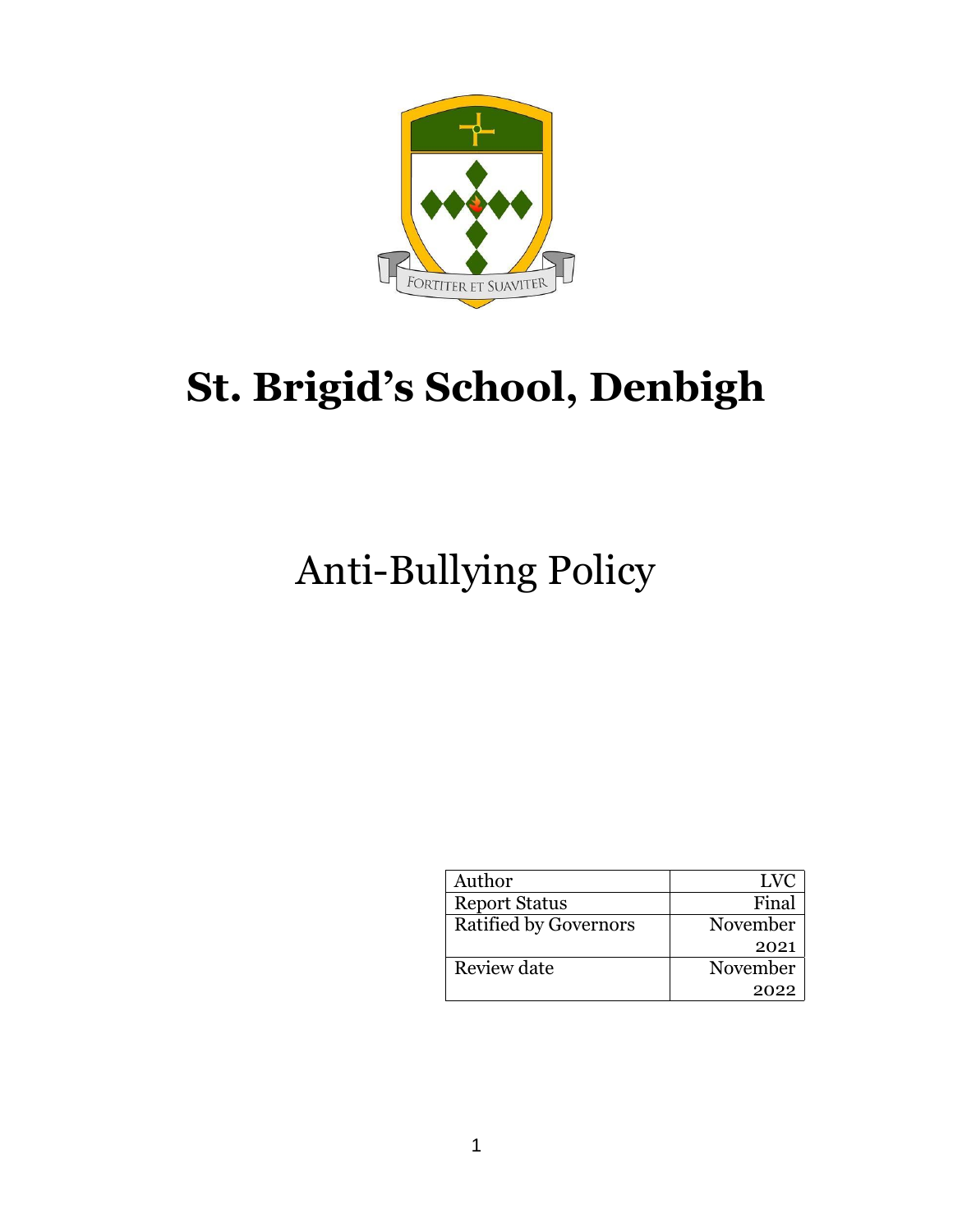## **St. Brigid's school promotes the safeguarding and welfare of pupils in its care, and staff. We will not tolerate bullying in any form.**

This school policy has been developed in line with legal requirements and statutory guidance.

#### **Statement of Intent**

We are committed to providing a caring, friendly and safe environment for all of our pupils and staff so they can learn/work in a relaxed and secure atmosphere. Bullying of any kind is unacceptable at our school. If bullying does occur, all pupils/staff should be able to report it and know that incidents will be dealt with promptly and effectively. We are a *TELLING* school. This means that *anyone* who knows that bullying is happening is expected to tell staff.

#### **What Is Bullying?**

#### **'BEHAVIOUR BY AN INDIVIDUAL OR GROUP, REPEATED OVER TIME, THAT INTENTIONALLY HURTS ANOTHER INDIVIDUAL OR GROUP EITHER PHYSICALLY OR EMOTIONALLY**

Bullying can be:

- Emotional: being unfriendly, excluding, tormenting (e.g. hiding books, threatening gestures)
- Physical: pushing, kicking, hitting, punching or any use of violence
- Racist: racial taunts, graffiti, gestures
- Sexual: unwanted physical contact or sexually abusive comments
- Homophobic: because of, or focusing on the issue of sexuality
- Verbal: name-calling, sarcasm, spreading rumours, teasing
- Cyber: All areas of internet ,such as email & internet chat room misuse Mobile threats by text messaging & calls Misuse of associated technology , i.e. camera & video facilities

#### **Why is it Important to Respond to Bullying?**

Bullying hurts. No one deserves to be a victim of bullying. Everybody has the right to be treated with respect. Pupils/staff who are bullying need to learn different ways of behaving.

Schools have a responsibility to respond promptly and effectively to issues of bullying.

#### **Objectives of this Policy – to ensure that:**

- All governors, teaching and non-teaching staff, pupils and parents have an understanding of what bullying is.
- All governors and teaching and non-teaching staff know what the school policy is on bullying, and follow it when bullying is reported.
- All pupils, parents and staff know what the school policy is on bullying, and what they should do if bullying arises.
- Pupils, parents and staff know that they will be supported when bullying is reported.
- Everyone knows that bullying will not be tolerated.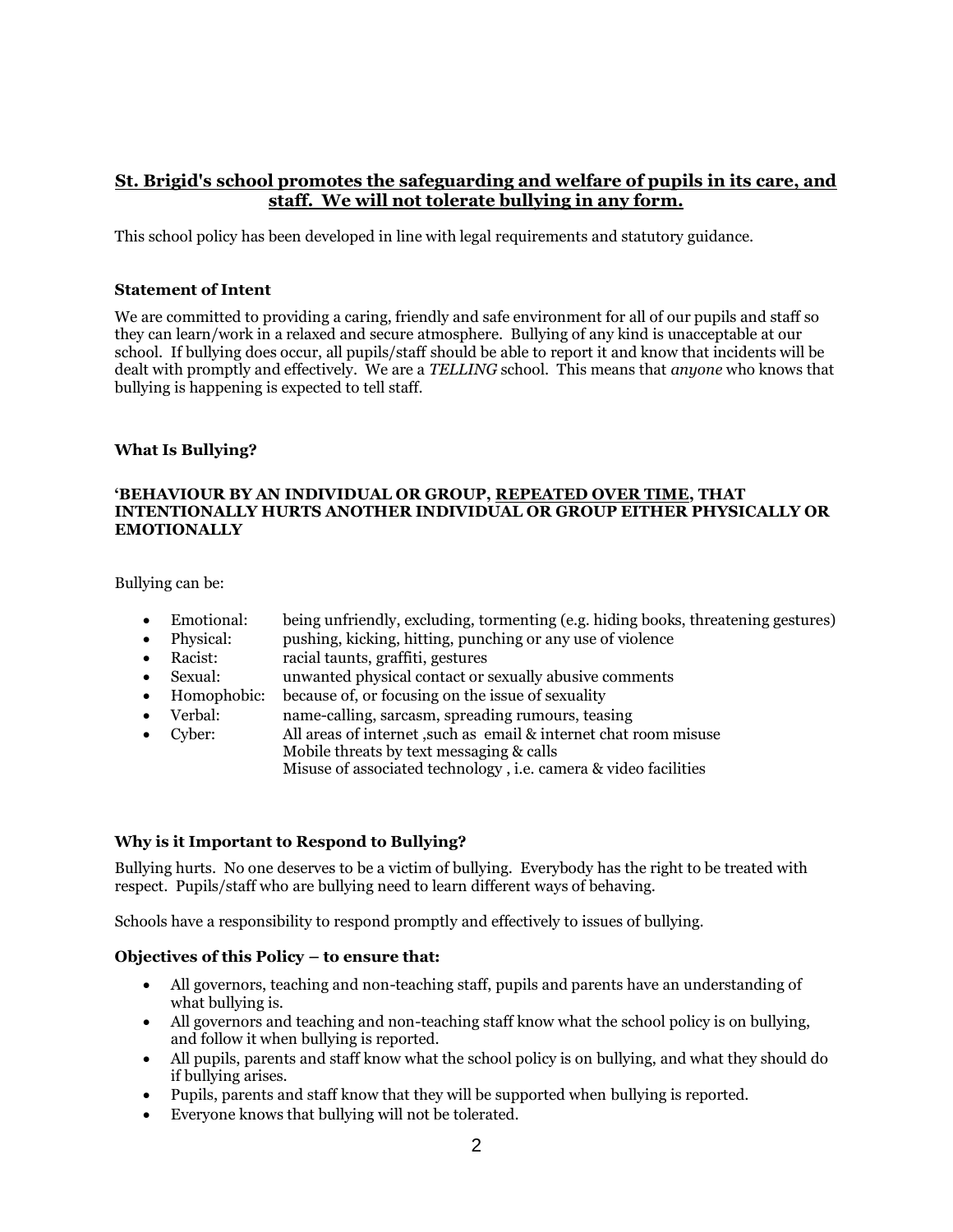#### **ROLES AND RESPONSIBILITIES**

Head Teacher

- Dissemination of policy to whole school community
- Effective implementation of policy
- Staff training and awareness raising
- To ensure all adults who work with pupils are aware of school policy and work within its framework
- To monitor, review and evaluate the effectiveness of the policy
- Liaise with the LEA to ensure the best practice

#### Governors

- Support Head Teacher in following guidelines
- Inform and consult with parents about bullying issues after consultation with the Head Teacher
- Help to build positive and supportive relationships with parents through mutual understanding and trust
- Liaising with the LEA to ensure the best advice available

Teaching and non-teaching staff

- To be vigilant about possible signs of bullying and act on the policy
- To be available should a pupil or another staff member wishes to discuss incidents of bullying and to act on the policy and procedures
- To be 1<sup>st</sup> point of contact for pupils and 1<sup>st</sup> person to try and resolve issues of bullying immediately
- To report all incidents of bullying to the appropriate member of the Senior Leadership Team

Parents/Guardians

- To take their child's concern seriously
- Let the school know of these concerns as appropriate
- Supporting key messages being given to pupils and where appropriate attend meetings and contribute in a positive way to actions aimed at solving any problems- including taking part in consultations about the policy
- Being aware that the primary role in pupil's awareness of bullying is the parents
- To monitor their child's use of Social Network sites.

Pupils

- To take part in consultation over anti bullying policies and procedures
- To be prepared to express their views through the student council and in PSE lessons
- To contribute to the development and consultation processes when reviewing the Anti Bullying policy on an annual basis.
- To report bullying using the procedures in place
- Ensure that they take responsibility for their own use of Social Network sites and commit to not taking part in cyber or any other bullying

#### **Signs and Symptoms**

A child may indicate by signs or behaviour that he or she is being bullied. Adults should be aware of these possible signs and that they should investigate if a child:

• is frightened of walking to or from school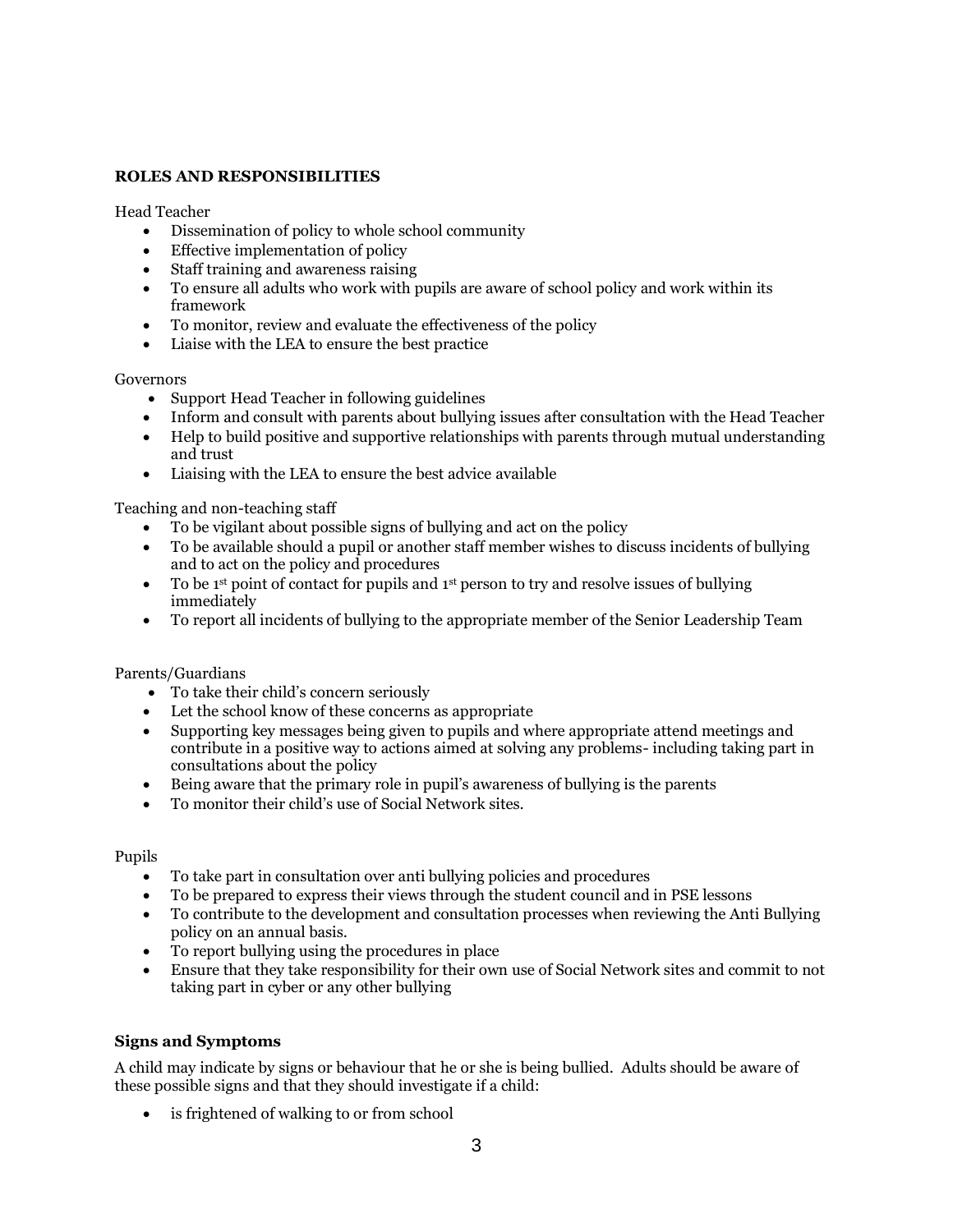- doesn't want to go on the school / public bus
- begs to be driven to school
- changes their usual routine
- is unwilling to go to school (school phobic)
- begins to truant
- becomes withdrawn anxious, or lacking in confidence
- starts stammering
- attempts or threatens suicide or runs away
- cries themselves to sleep at night or has nightmares
- feels ill in the morning
- begins to do poorly in school work
- comes home with clothes torn or books damaged
- has possessions which are damaged or " go missing"
- asks for money or starts stealing money (to pay bully)
- has dinner or other monies continually "lost"
- has unexplained cuts or bruises
- comes home starving (money / lunch has been stolen)
- becomes aggressive, disruptive or unreasonable
- is bullying other children or siblings
- stops eating
- is frightened to say what's wrong with them
- gives improbable excuses for any of the above
- is afraid to use the internet or mobile phone
- is nervous & jumpy when a cyber message is received

These signs and behaviours could indicate other problems, but bullying should be considered a possibility and should be investigated

#### **Procedures**

- 1. Pupils, teachers and parents should report suspected or actual bullying incidents to appropriate staff (Head of Learning KS3/4, Head of Learning KS5, or Assistant Head, Primary).
- 2. All incidents of bullying will be recorded on the school information management system, by staff (as above) if incident is proven to be bullying, in order to enable tracking of patterns and individuals.
- 3. In serious cases parents/guardians should be informed and will be asked to come in to a meeting to discuss the problem.
- 4. If necessary and appropriate, police will be consulted.
- 5. The bullying behaviour or threats of bullying must be investigated and the bullying stopped quickly.
- 6. Pupils who have been bullied will be supported through a variety of strategies e.g. ongoing meetings, referral to the school counsellor.
- 7. An attempt will be made to help the bully (bullies) change their behaviour through a variety of strategies e.g. referral to the school counsellor, ongoing meetings

8. After the incident / incidents have been investigated and dealt with, each case will be monitored to ensure repeated bullying does not take place.

In order to prevent bullying a number of approaches will be used in order to adopt a bullying prevention ethos. They will include:

## **CURRICULAR APPROACHES**

- raising awareness about bullying e.g targeting Anti-bullying sessions in PSE
- use 'SEAL' materials in lessons and assemblies